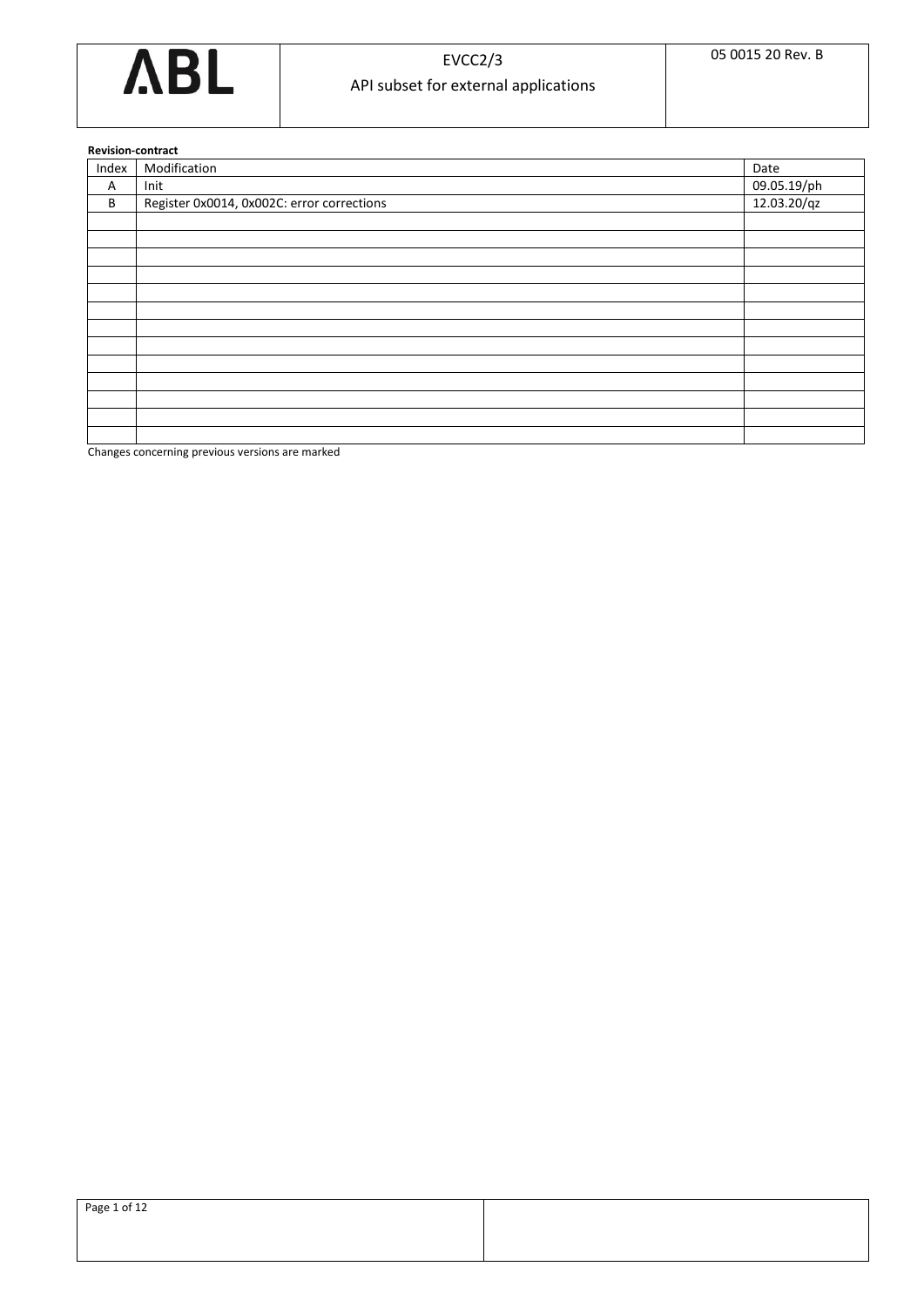

# <span id="page-1-0"></span>0 Content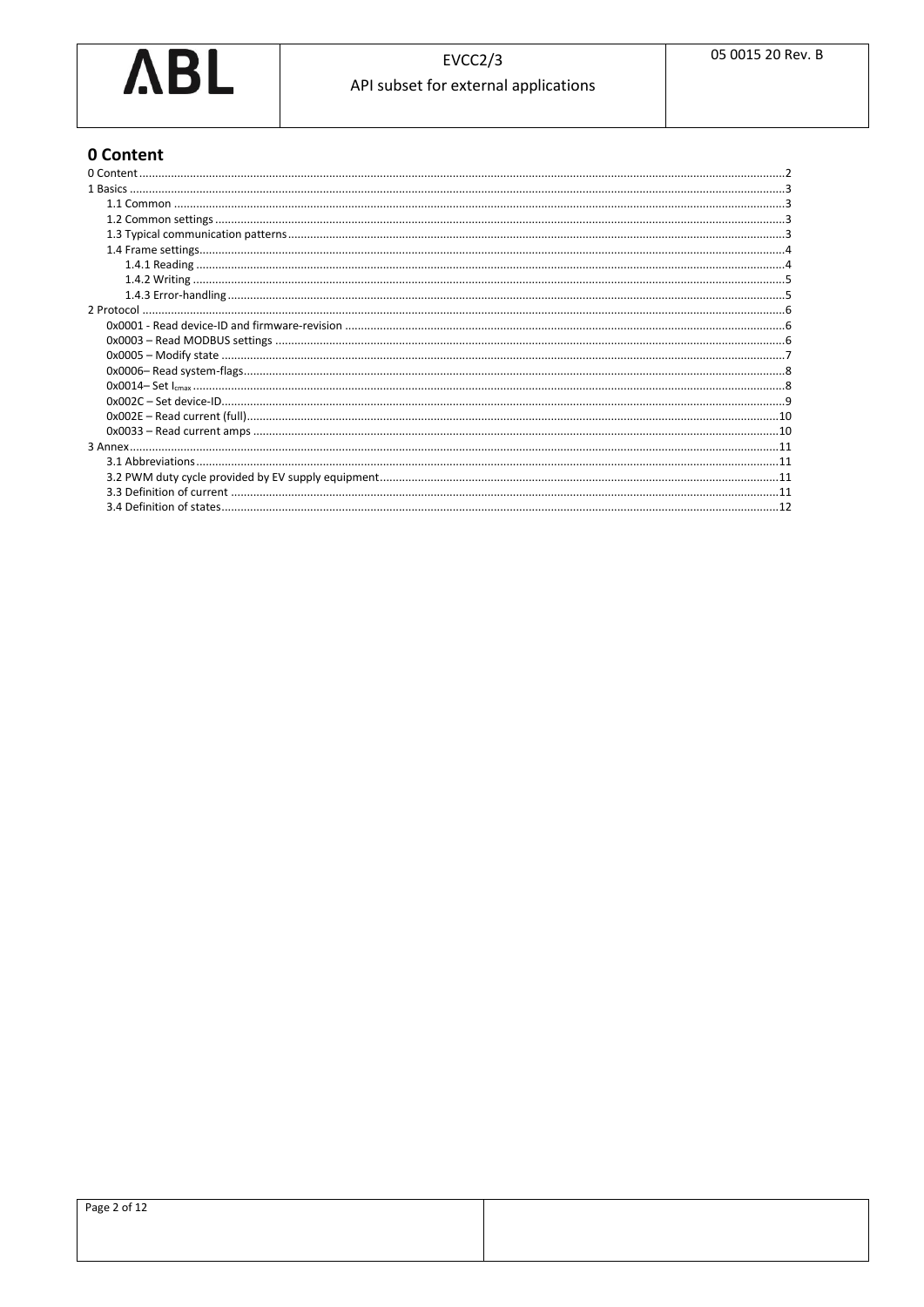

# <span id="page-2-0"></span>**1 Basics**

# <span id="page-2-1"></span>**1.1 Common**

This API specifies a subset of communication protocol of EVCC2/3, that enables a standard communication between external applications and charge controller:

- Setting of max charge current of outlet (I<sub>cmax</sub>)
- Reading status of outlet (A,B,C,F and E) and present current per phase
- Reading config of outlet and setting device-ID of outlet

### <span id="page-2-2"></span>**1.2 Common settings**

| RS485-I/F                 | 38400Bd, 8E1               |
|---------------------------|----------------------------|
| MODBUS-type               | <b>MODBUS ASCII</b>        |
| Supported MODBUS-function | 0x03 Read 16bit-registers  |
|                           | 0x10 Write 16bit-registers |
| Valid range of Device-ID  | 0x00 Broadcast             |
|                           | 0x010x10 Device-ID         |

### <span id="page-2-3"></span>**1.3 Typical communication patterns**

Read firmware revision of EVSE (device-ID 0x01)

| $SBC \rightarrow pcba$ | :010300010002F9   |                           |
|------------------------|-------------------|---------------------------|
| $pcba \rightarrow$ SBC | >01030401011237AD | V1.2                      |
|                        |                   | 150215 & DCRCM attached   |
|                        |                   | Welding detection enabled |
|                        |                   | cable                     |

## Read EV current (device-ID 0x01)[long]

| $SBC \rightarrow pcba$ | :0103002E0005C9               |                                                  |
|------------------------|-------------------------------|--------------------------------------------------|
| $pcba \rightarrow SBC$ | >01030A2EC3810A0064006400001F | C3 State C2 $(I > 1A)$                           |
|                        |                               | 810A $U_{CP} \le 10V$ ; $I_{cmax} = 16A (26.6%)$ |
|                        |                               | 0064 $I_{CT1}$ = 10A                             |
|                        |                               | 0064 $I_{CT2}$ = 10A                             |
|                        |                               | 0000 $l_{\text{CT3}} = 0$ A                      |

### Read EV current (device-ID 0x01)[short]

| $SBC \rightarrow pcba$ | :010300330003C6       |                        |
|------------------------|-----------------------|------------------------|
| $pcba \rightarrow SBC$ | >0103063380C30A0A00EC | 80 $U_{CP} \leq 10V$   |
|                        |                       | C3 State C2 $(I > 1A)$ |
|                        |                       | $OA I_{CT1} = 10A$     |
|                        |                       | $OA I_{CT2} = 10A$     |
|                        |                       | $00 I_{CT3} = 0A$      |

### Set I<sub>cmax</sub> of EVSE to 10A (device-ID 0x01)

| $\frac{1}{2}$ $\frac{1}{2}$ $\frac{1}{2}$ $\frac{1}{2}$ $\frac{1}{2}$ $\frac{1}{2}$ $\frac{1}{2}$ $\frac{1}{2}$ $\frac{1}{2}$ $\frac{1}{2}$ $\frac{1}{2}$ $\frac{1}{2}$ $\frac{1}{2}$ $\frac{1}{2}$ $\frac{1}{2}$ $\frac{1}{2}$ $\frac{1}{2}$ $\frac{1}{2}$ $\frac{1}{2}$ $\frac{1}{2}$ $\frac{1}{2}$ $\frac{1}{2}$ |                       |                  |  |  |  |
|---------------------------------------------------------------------------------------------------------------------------------------------------------------------------------------------------------------------------------------------------------------------------------------------------------------------|-----------------------|------------------|--|--|--|
| SBC-<br>`→pcba                                                                                                                                                                                                                                                                                                      | :0110001400010200A632 | Duty cycle 16.6% |  |  |  |
| $pcba \rightarrow$ SBC<br>>011000140001DA                                                                                                                                                                                                                                                                           |                       | OK               |  |  |  |
|                                                                                                                                                                                                                                                                                                                     | >0190046B             | Failed           |  |  |  |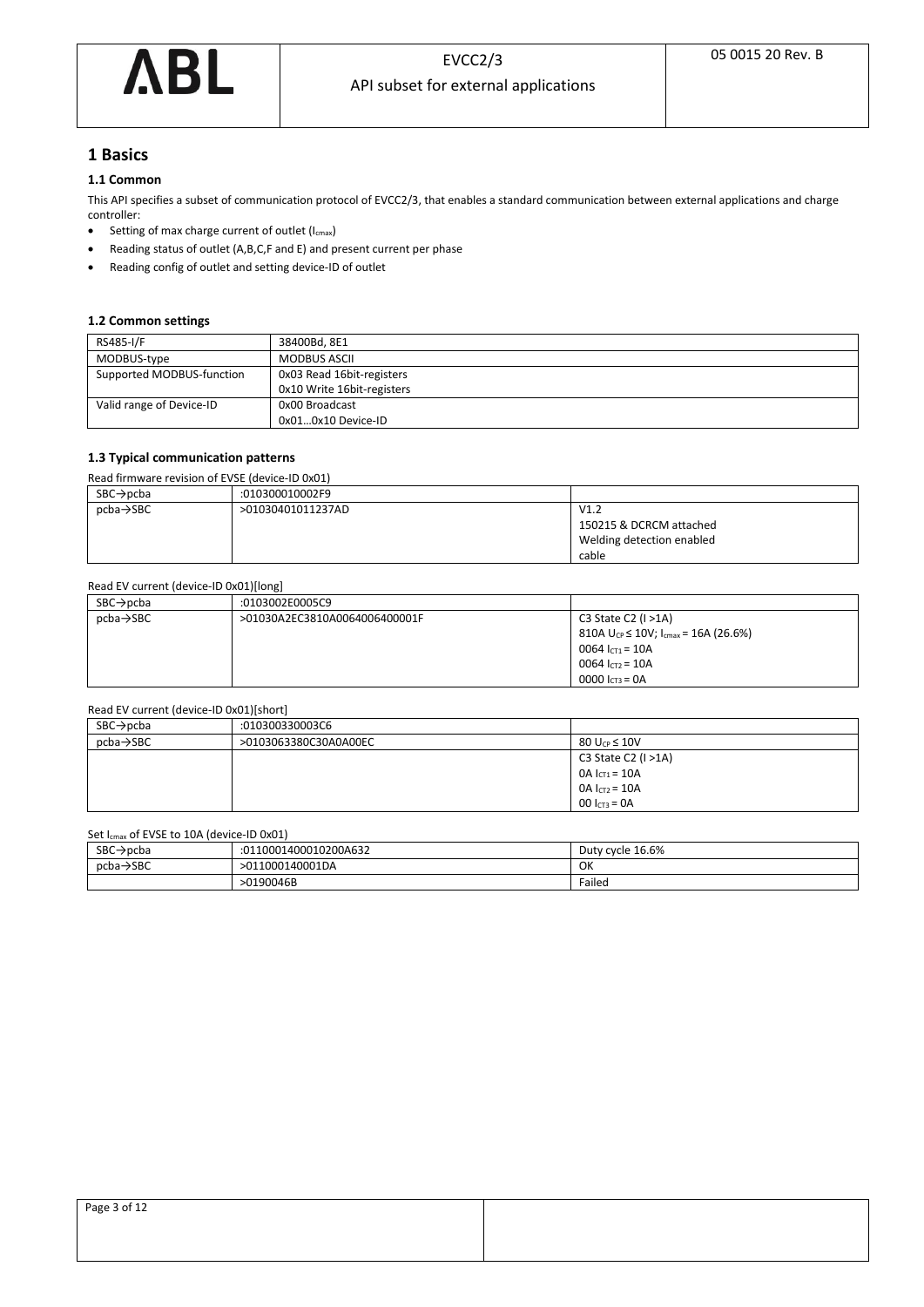

# <span id="page-3-0"></span>**1.4 Frame settings**

# <span id="page-3-1"></span>**1.4.1 Reading**

The answer to a reading-request includes the number of the register that the answer is concerning to. This information is fixed up in the final 8 bits of the register-bits.

### **Read one 16bit-register (R1)**

|               | Request to device (e.g. register 0x0003) [4.9ms] |      |        | Response of device (OK) [4.3ms] |
|---------------|--------------------------------------------------|------|--------|---------------------------------|
| Value<br>byte | Description                                      | byte | Value  | Description                     |
| 0x01          | Device ID                                        |      | 0x01   | Device ID                       |
| 0x03          | Function code "read"                             |      | 0x03   | Function code "read"            |
| 0x0003<br>4.5 | Starting address                                 | 4    | 0x02   | No of value bytes               |
| 6.7<br>0x0001 | Qty of registers                                 | 5.6  | 0x0327 | Value of register 0x0003        |
| 8<br>0xF8     | <b>LRC</b>                                       |      | 0xD0   | <b>LRC</b>                      |
|               | :010300030001F8 CRLF                             |      |        | >0103020327D0 CRLF              |

|                | Response of device (OK) [4.3ms] |                          |  |  |  |
|----------------|---------------------------------|--------------------------|--|--|--|
| byte           | Value                           | Description              |  |  |  |
| $\overline{2}$ | 0x01                            | Device ID                |  |  |  |
| 3              | 0x03                            | Function code "read"     |  |  |  |
| 4              | 0x02                            | No of value bytes        |  |  |  |
| 5.6            | 0x0327                          | Value of register 0x0003 |  |  |  |
| $\overline{7}$ | 0xD0                            | <b>LRC</b>               |  |  |  |
|                |                                 | >0103020327D0 CRLF       |  |  |  |

### **Read two contiguous 16bit-register (R2)**

|                |        | Request to device (e.g. register 0x0001) [4.9ms] |      |        | Response of device (OK) [5.4ms] |
|----------------|--------|--------------------------------------------------|------|--------|---------------------------------|
| byte           | Value  | Description                                      | byte | Value  | Description                     |
| $\cdot$ 2      | 0x01   | Device ID                                        |      | 0x01   | Device ID                       |
| $\overline{3}$ | 0x03   | Function code "read"                             |      | 0x03   | Function code "read"            |
| 4.5            | 0x0001 | Starting address                                 | 4    | 0x04   | No of value bytes               |
| 6.7            | 0x0002 | Qty of registers                                 | 5.6  | 0x010F | Value of register 0x0001        |
| 8              | 0xF9   | <b>LRC</b>                                       | 7.8  | 0x1509 | Value of register 0x0002        |
|                |        | :010300010002F9 CRLF                             | q    | 0xCA   | <b>LRC</b>                      |
|                |        |                                                  |      |        | >010304010F1509CA CRLF          |

|               | Response of device (OK) [5.4ms] |                          |  |  |
|---------------|---------------------------------|--------------------------|--|--|
| byte          | Value                           | Description              |  |  |
| $\mathcal{P}$ | 0x01                            | Device ID                |  |  |
| 3             | 0x03                            | Function code "read"     |  |  |
| 4             | 0x04                            | No of value bytes        |  |  |
| 5.6           | 0x010F                          | Value of register 0x0001 |  |  |
| 7.8           | 0x1509                          | Value of register 0x0002 |  |  |
| 9             | 0xCA                            | LRC                      |  |  |
|               |                                 | >010304010F1509CA CRLF   |  |  |

## **Read three contiguous 16bit-register (R3)**

|      |        | Request to device (e.g. register 0x0033) [4.9ms] |      |        | Response   |
|------|--------|--------------------------------------------------|------|--------|------------|
| byte | Value  | Description                                      | byte | Value  | Descriptio |
| 2    | 0x01   | Device ID                                        |      | 0x01   | Device ID  |
| 3    | 0x03   | Function code "read"                             | 3    | 0x03   | Function   |
| 4.5  | 0x0033 | Starting address                                 | 4    | 0x06   | No of val  |
| 67   | 0x0003 | Qty of registers                                 | 56   | 0x3300 | Value of i |
| 8    | 0xC6   | <b>LRC</b>                                       | 7.8  | 0xA164 | Value of i |
|      |        | :010300330003C6 CRLF                             | 9.10 | 0x6464 | Value of i |
|      |        |                                                  | 9    | 0xF6   | <b>LRC</b> |
|      |        |                                                  |      |        | >010306    |

# Response of device (OK) [6.6ms] byte Value Description 3 0x03 Function code "read" 4 0x06 No of value bytes 5..6 **0x3300** Value of register 0x0033 7..8 0xA164 Value of register 0x0034<br>9..10 0x6464 Value of register 0x0035 0x6464 Value of register 0x0035 9 0xF6 LRC >0103063300A1646464F6 CRLF

## **Read five contiguous 16bit-register (R5)**

|      |        | Request to device (e.g. register 0x0014) 4.9ms |       |        | Response of device (OK)  |
|------|--------|------------------------------------------------|-------|--------|--------------------------|
| byte | Value  | Description                                    | byte  | Value  | Description              |
|      | 0x01   | Device ID                                      |       | 0x01   | Device ID                |
| 3    | 0x03   | Function code "read"                           | 3     | 0x03   | Function code "read"     |
| 4.5  | 0x0014 | Starting address                               | 4     | 0x0A   | No of value bytes (10)   |
| 67   | 0x0005 | Qty of registers                               | 56    | 0x1400 | Value of register 0x0014 |
| 8    | 0xE3   | LRC.                                           | 7.8   | 0x0249 | Value of register 0x0015 |
|      |        | :010300140005E3 CRLF                           | 9.10  | 0x0AFA | Value of register 0x0016 |
|      |        |                                                | 1112  | 0x0200 | Value of register 0x0017 |
|      |        |                                                | 13.14 | 0x01FF | Value of register 0x0018 |
|      |        |                                                | 15    | 0x8D   | <b>LRC</b>               |
|      |        |                                                |       |        | >01030A140002490AFA      |

| Request to device (e.g. register 0x0014)[4.9ms] |       |        | Response of device (OK) [8.9ms]    |
|-------------------------------------------------|-------|--------|------------------------------------|
| Description                                     | byte  | Value  | Description                        |
| Device ID                                       |       | 0x01   | Device ID                          |
| Function code "read"                            | 3     | 0x03   | Function code "read"               |
| <b>Starting address</b>                         | 4     | 0x0A   | No of value bytes (10)             |
| Qty of registers                                | 56    | 0x1400 | Value of register 0x0014           |
| LRC                                             | 78    | 0x0249 | Value of register 0x0015           |
| :010300140005E3 CRLF                            | 9.10  | 0x0AFA | Value of register 0x0016           |
|                                                 | 1112  | 0x0200 | Value of register 0x0017           |
|                                                 | 13.14 | 0x01FF | Value of register 0x0018           |
|                                                 | 15    | 0x8D   | <b>LRC</b>                         |
|                                                 |       |        | >01030A140002490AFA020001FF8D CRLF |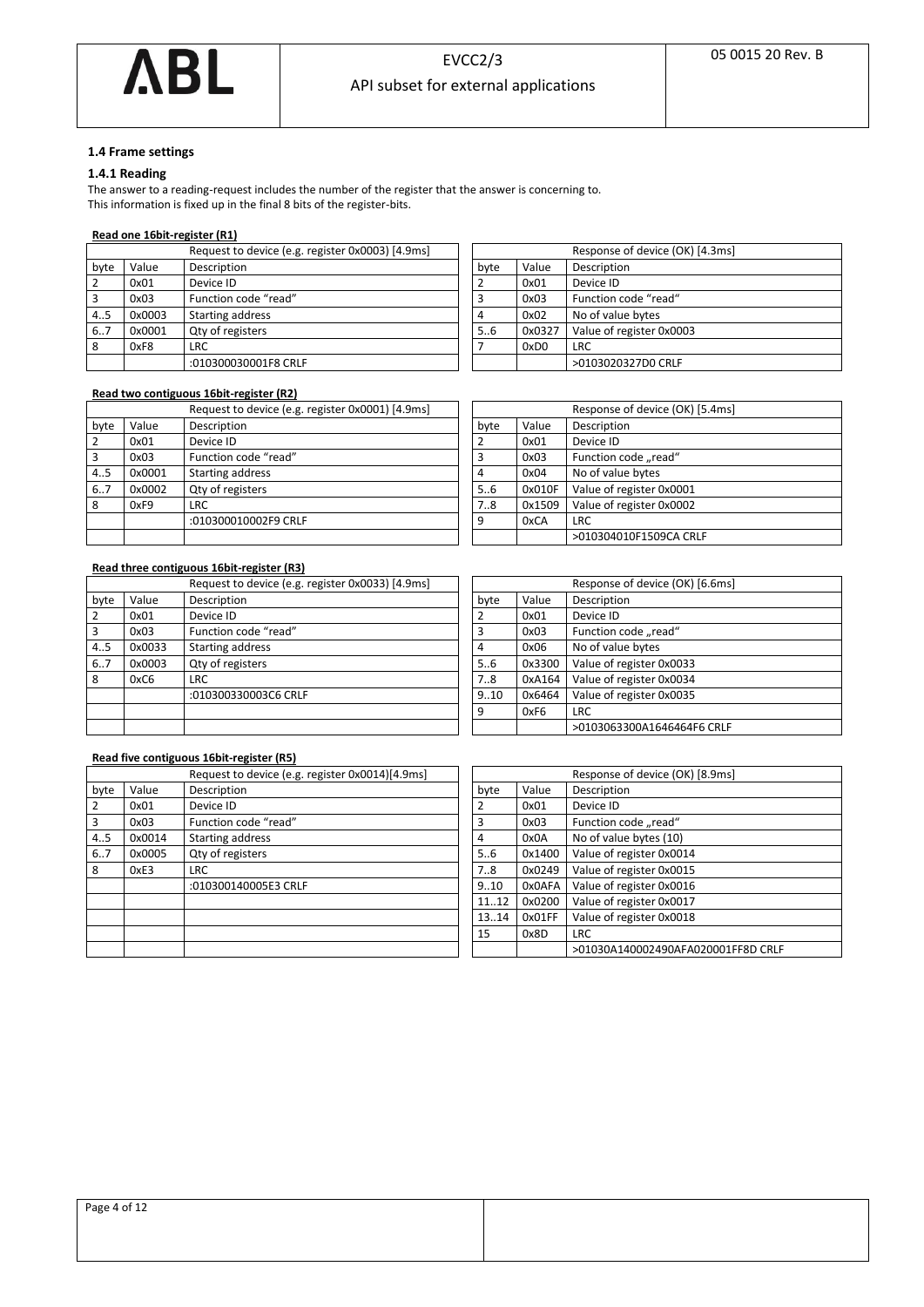

### **Read eight contiguous 16bit-register (R8)**

|                |        | Request to device (e.g. register 0x0014)[4.9ms] |       |        | Response of device (OK) [12.6ms] |
|----------------|--------|-------------------------------------------------|-------|--------|----------------------------------|
| byte           | Value  | Description                                     | byte  | Value  | Description                      |
| $\overline{2}$ | 0x01   | Device ID                                       |       | 0x01   | Device ID                        |
| 3              | 0x03   | Function code "read"                            | 3     | 0x03   | Function code "read"             |
| 4.5            | 0x0050 | <b>Starting address</b>                         | 4     | 0x10   | No of value bytes (16)           |
| 67             | 0x0008 | Qty of registers                                | 56    | 0x5000 | Value of register 0x0050         |
| 8              | 0xA4   | <b>LRC</b>                                      | 7.8   | 0x3257 | Value of register 0x0051         |
|                |        | :010300500008A4 CRLF                            | 9.10  | 0x3232 | Value of register 0x0052         |
|                |        |                                                 | 1112  | 0x7879 | Value of register 0x0053         |
|                |        |                                                 | 13.14 | 0x3031 | Value of register 0x0054         |
|                |        |                                                 | 15.16 | 0x3233 | Value of register 0x0055         |
|                |        |                                                 | 17.18 | 0x3435 | Value of register 0x0056         |
|                |        |                                                 | 19.20 | 0x3637 | Value of register 0x0057         |
|                |        |                                                 | 21    | 0x22   | <b>LRC</b>                       |
|                |        |                                                 |       |        | >01031050003257323278793031      |
|                |        |                                                 |       |        | Serial number: 2W22xy0123456     |

|                         |        | Response of device (OK) [12.6ms]               |
|-------------------------|--------|------------------------------------------------|
| byte                    | Value  | Description                                    |
| $\overline{2}$          | 0x01   | Device ID                                      |
| $\overline{\mathbf{3}}$ | 0x03   | Function code "read"                           |
| $\overline{4}$          | 0x10   | No of value bytes (16)                         |
| 5.6                     | 0x5000 | Value of register 0x0050                       |
| 7.8                     | 0x3257 | Value of register 0x0051                       |
| 9.10                    | 0x3232 | Value of register 0x0052                       |
| 1112                    | 0x7879 | Value of register 0x0053                       |
| 13.14                   | 0x3031 | Value of register 0x0054                       |
| 15.16                   | 0x3233 | Value of register 0x0055                       |
| 17.18                   | 0x3435 | Value of register 0x0056                       |
| 19.20                   | 0x3637 | Value of register 0x0057                       |
| 21                      | 0x22   | <b>LRC</b>                                     |
|                         |        | >0103105000325732327879303132333435363722 CRLF |
|                         |        | (Serial number: 2W22xy01234567)                |

### <span id="page-4-0"></span>**1.4.2 Writing**

## **Write 16bit value to one 16bit-register**

|                |        | Request to device (e.g. register 0x0013) [6.6ms] |      |        | Response of device (OK) |
|----------------|--------|--------------------------------------------------|------|--------|-------------------------|
| byte           | Value  | Description                                      | byte | Value  | Description             |
| $\overline{2}$ | 0x01   | Device ID                                        |      | 0x01   | Device ID               |
| $\overline{3}$ | 0x10   | Function code "write"                            |      | 0x10   | Function code "write"   |
| 4.5            | 0x0013 | Starting address                                 | 4.5  | 0x0013 | Starting address        |
| 67             | 0x0001 | Qty of registers                                 | 6.7  | 0x0001 | Qty of registers        |
| 8              | 0x02   | No of value bytes                                | 8    | 0xD8   | <b>LRC</b>              |
| 9.10           | 0x010B | Value for register 0x0013                        |      |        | >011000130001D8 CRLF    |
| 11             | 0xCD   | <b>LRC</b>                                       |      |        |                         |
|                |        | :01100013000102010BCD CRLF                       |      |        |                         |

| Request to device (e.g. register 0x0013) [6.6ms] |      |        | Response of device (OK)(except BC) [4.9ms] |
|--------------------------------------------------|------|--------|--------------------------------------------|
| Description                                      | byte | Value  | Description                                |
| Device ID                                        |      | 0x01   | Device ID                                  |
| Function code "write"                            | 3    | 0x10   | Function code "write"                      |
| <b>Starting address</b>                          | 45   | 0x0013 | Starting address                           |
| Qty of registers                                 | 67   | 0x0001 | Qty of registers                           |
| No of value bytes                                | 8    | 0xD8   | <b>LRC</b>                                 |
| Value for register 0x0013                        |      |        | >011000130001D8 CRLF                       |
| LRC                                              |      |        |                                            |
| :01100013000102010BCD CRLF                       |      |        |                                            |
|                                                  |      |        |                                            |

# <span id="page-4-1"></span>**1.4.3 Error-handling**

|               |       | Response of device (FAILURE) )(except BC)[3.2ms] |
|---------------|-------|--------------------------------------------------|
| byte          | Value | Description                                      |
| $\mathcal{P}$ | 0x01  | Device ID                                        |
| 3             | 0x90  | Function code "error"                            |
| 4             | 0x04  | Exception code "Writing registers failed"        |
|               | 0x6B  | <b>LRC</b>                                       |
|               |       | >0190046B <crlf></crlf>                          |

**Example:** No response is returned, if

- device receives a request, but detects a communication error (parity, LRC, CRC, ...)
- function code is neither 0x03 (read) nor 0x10 (write)
- write-request does not access a valid register for writing

• qty of registers of a write-request does not meet requirements of accessed register

- number of value-bytes write-request does not meet qty of registers
- read-request does not access a valid register for reading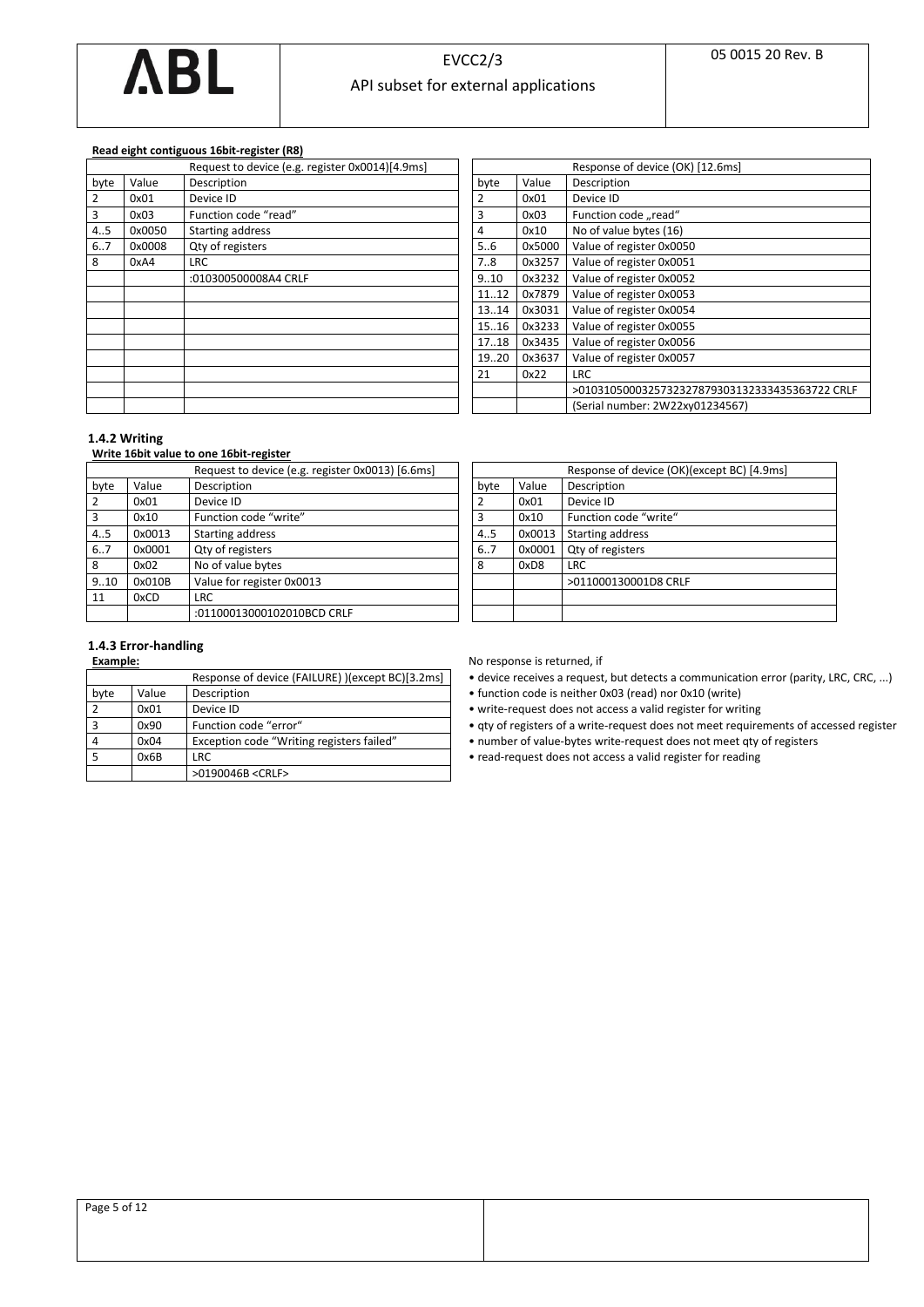

# <span id="page-5-0"></span>**2 Protocol**

# <span id="page-5-1"></span>**0x0001 - Read device-ID and firmware-revision**

| Function            | Read device-ID, firmware-revision and config          |
|---------------------|-------------------------------------------------------|
| Type                | R <sub>2</sub>                                        |
| $1st$ Register      | 0x0001                                                |
| Last register       | 0x0002                                                |
| Broadcast supported | Yes                                                   |
| Remarks             | Each outlet is identified by its individual device-ID |

| <b>Register-Bit</b> | Value    | <b>Description</b>                                                                          |
|---------------------|----------|---------------------------------------------------------------------------------------------|
| 3124                | 0x01     | Register which the answer is referring to                                                   |
| 23.22               |          | Hardware:                                                                                   |
|                     | 00       | pcba: 141215                                                                                |
|                     | 01       | pcba: 160307                                                                                |
|                     | 10       | pcba: 170725                                                                                |
|                     | 11       | not used                                                                                    |
| 21.16               | 0x010x10 | device-ID (default: 0x01)                                                                   |
| 15.12               |          | Major revision                                                                              |
| 11.8                |          | Minor revision                                                                              |
| 7                   | 1        | Reading of coding resistor at socket-input CS for rated current $I_{CS}$ of adapter enabled |
| 6                   | 1        | Upstream-timeout enabled                                                                    |
| 5                   | 1        | Internal phase-current meter enabled                                                        |
| 4                   | 1        | Internal RDC-MD enabled                                                                     |
| 3                   | 1        | Socket enabled                                                                              |
| 2                   | 1        | Welding detection (contactor) enabled                                                       |
| 10                  | 00       | No function                                                                                 |
|                     | 01       | Must be closed for transition B1->B2                                                        |
|                     | 10       | Closed: Outlet enabled                                                                      |
|                     | 11       | Invalid                                                                                     |

# <span id="page-5-2"></span>**0x0003 – Read MODBUS settings**

| Function                   | Read MODBUS-setting |
|----------------------------|---------------------|
| Type                       | R1                  |
| 1 <sup>st</sup> Register   | 0x0003              |
| Last register              | 0x0003              |
| <b>Broadcast supported</b> | no                  |
| Remarks                    |                     |

| <b>Register-Bit</b> | Value  | <b>Description</b>                        |
|---------------------|--------|-------------------------------------------|
| 15.8                | 0x03   | Register which the answer is referring to |
| 7.6                 | 00     | 1 stop bit (default)                      |
|                     | 11     | 2 stop bit                                |
| 54                  | 00     | No parity                                 |
|                     | 01     | Parity odd                                |
|                     | 10     | Parity even (default)                     |
|                     | 11     | Invalid                                   |
| 30                  | 0000   | (reserved)                                |
|                     | 0101   | 9600 Bd                                   |
|                     | 0110   | 19200 Bd                                  |
|                     | 0111   | 38400 Bd (default)                        |
|                     | 1000   | 57600 Bd                                  |
|                     | others | Invalid                                   |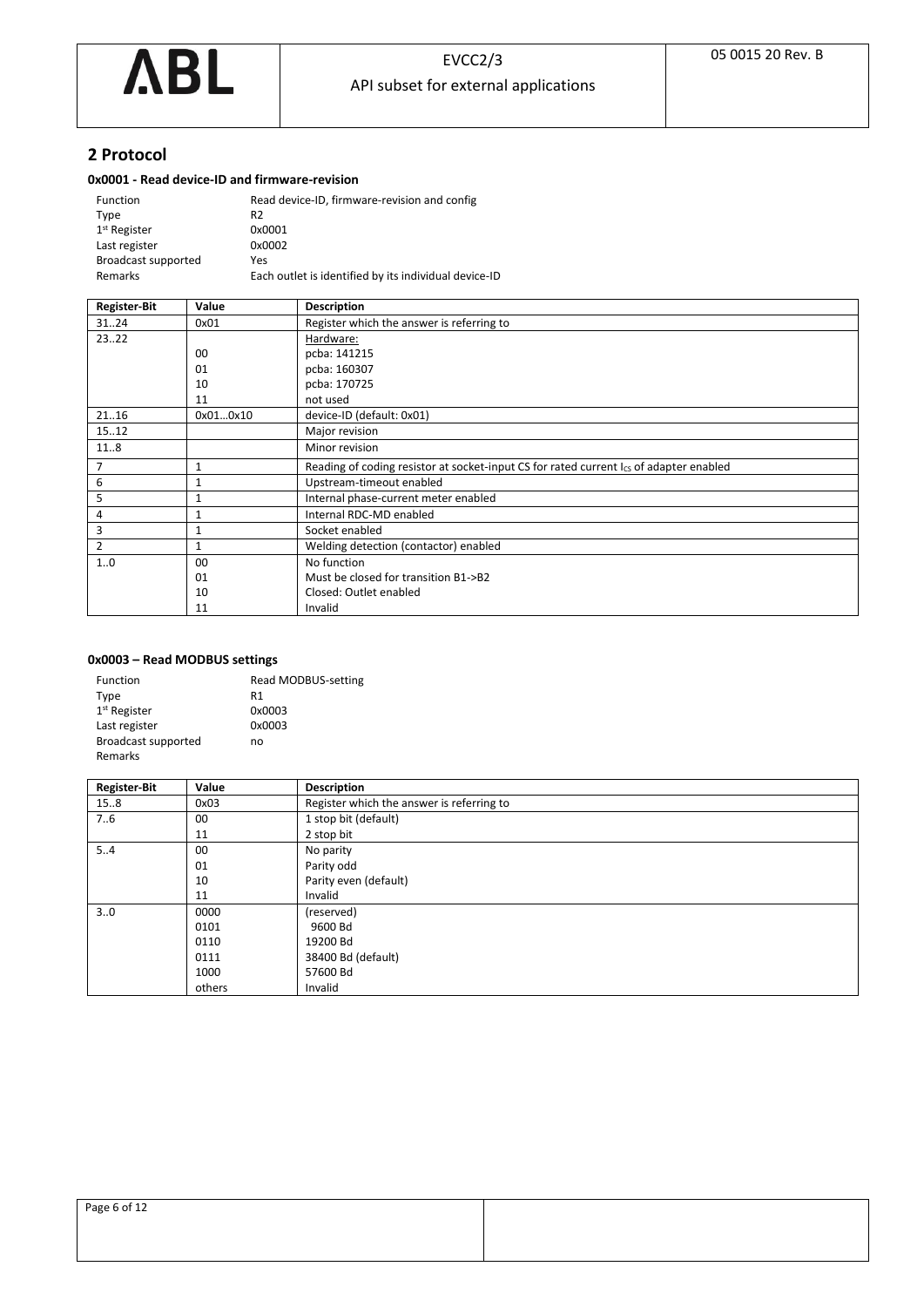

# <span id="page-6-0"></span>**0x0005 – Modify state**

| Function            | Modify state of outlet              |
|---------------------|-------------------------------------|
| Type                | W1                                  |
| $1st$ Register      | 0x0005                              |
| Last register       | 0x0005                              |
| Broadcast supported | ves                                 |
| Remarks             | OxEOEO and OxE2E2 are used normally |
|                     |                                     |

| <b>Register-Bit</b> | Value  | <b>Description</b>                                   |
|---------------------|--------|------------------------------------------------------|
| 15.0                | 0x3838 | Load Imbalance Detection (20A) enabled (E2 required) |
|                     | 0x5A5A | Reset                                                |
|                     | 0xA1A1 | Jump to state A1 (E0 or E2 required)                 |
|                     | 0xE0E0 | Jump to state E0                                     |
|                     | 0xE2E2 | Jump to state E2 (A1 or E0 required)                 |
|                     | 0xF1F1 | Jump to state F1 (RCD is tripped, if configured)     |
|                     | others | Must not be used                                     |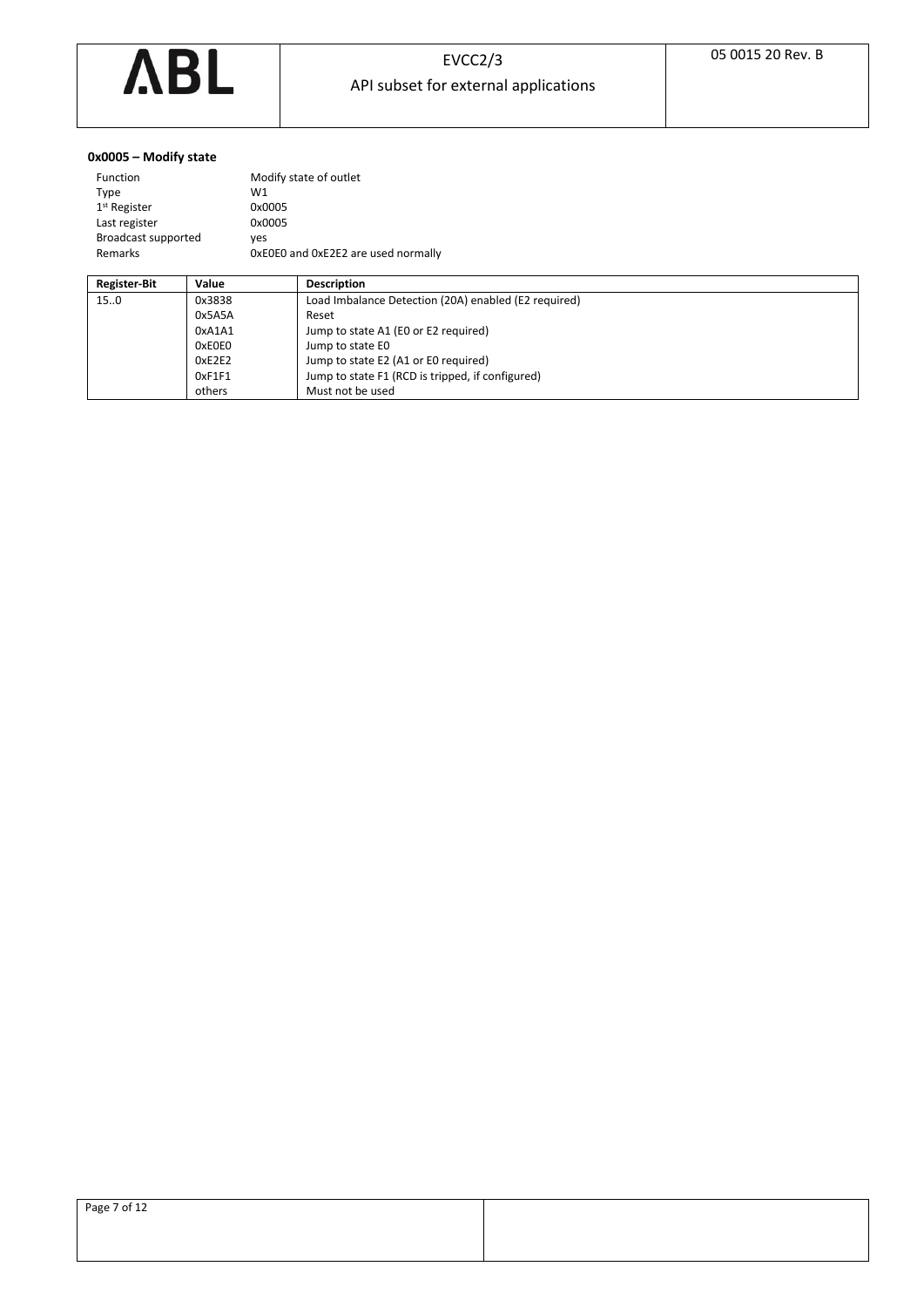

# <span id="page-7-0"></span>**0x0006– Read system-flags**

| Function                   | Read system-flags |
|----------------------------|-------------------|
| Type                       | R <sub>2</sub>    |
| $1st$ Register             | 0x0006            |
| Last register              | 0x0007            |
| <b>Broadcast supported</b> | no                |
| Remarks                    |                   |

| <b>Register-Bit</b> | Value        | <b>Description</b>                                                       |
|---------------------|--------------|--------------------------------------------------------------------------|
| 3124                | 0x06         | Register which the answer is referring to                                |
| 23.16               |              | Pointer of state-machine                                                 |
| 15                  | $\Omega$     | Upstream-Timeout triggers F14 instead of F4                              |
|                     | 1            | Upstream-Timeout triggers F4 instead of F14                              |
| 14                  | $\Omega$     | B1->B2 enabled after power-cycle                                         |
|                     | 1            | B1->B2 disabled after power-cycle                                        |
| 13.12               | 00           | Use default limits for CP detection and timing                           |
|                     | 10           | Use China limits for CP detection and timing                             |
|                     | 01           | (reserved)                                                               |
|                     | 11           | (reserved)                                                               |
| 1110                |              | (reserved)                                                               |
| 9                   | 0            | Upstream communication established                                       |
|                     | 1            | Upstream communication lost (BC6); timeout may trigger F4/F14            |
| 8                   | 0            | No load imbalance detected                                               |
|                     | 1            | Load imbalance detected (BC3)                                            |
| $\overline{7}$      | $\Omega$     | Onboard temperature less of equal 60°C                                   |
|                     | $\mathbf{1}$ | Onboard temperature 60°C < T < 80°C (BC5)                                |
| 6                   | $\Omega$     | Internal phase current metering available                                |
|                     | 1            | Internal phase current metering available failed (BC4)                   |
| 5                   | 0            | E0->A1 enabled                                                           |
|                     | 1            | E0->A1 disabled                                                          |
| 4                   | 0            | B1->B2 enabled                                                           |
|                     | 1            | B1->B2 disabled                                                          |
| 3                   | 0            | A1->B1 enabled                                                           |
|                     | 1            | A1->B1 disabled                                                          |
| 20                  | 000          | EV Current $\leq 100\%$ Ic                                               |
|                     | 001          | 100% $I_c$ < EV Current $\leq$ 105% $I_c$                                |
|                     | 101          | 105% Ic < EV Current ≤ 110% Ic (failure aft. 1000s; not for China)       |
|                     | 011          | 110% $I_c$ < EV Current $\leq$ 120% $I_c$ (failure aft. 100s; China: 5s) |
|                     | 111          | EV Current $>$ 120 % I <sub>c</sub> (failure aft. 10s; China: 5s)        |

# <span id="page-7-1"></span>**0x0014– Set Icmax**

| Function                 |       | Set I <sub>cmax</sub> |                    |
|--------------------------|-------|-----------------------|--------------------|
| Type                     |       | W1                    |                    |
| 1 <sup>st</sup> Register |       | 0x0014                |                    |
| Last register            |       | 0x0014                |                    |
| Broadcast supported      |       | yes                   |                    |
| Remarks                  |       | $\cdot$ / $\cdot$     |                    |
|                          |       |                       |                    |
| Register Rit             | Value |                       | <b>Description</b> |

| <b>Register-Bit</b> | Value        | <b>Description</b>                          |
|---------------------|--------------|---------------------------------------------|
| 150                 | 0x00500x03E8 | Duty cycle I <sub>cmax</sub> [%]*10 (8100%) |
|                     |              |                                             |
|                     |              |                                             |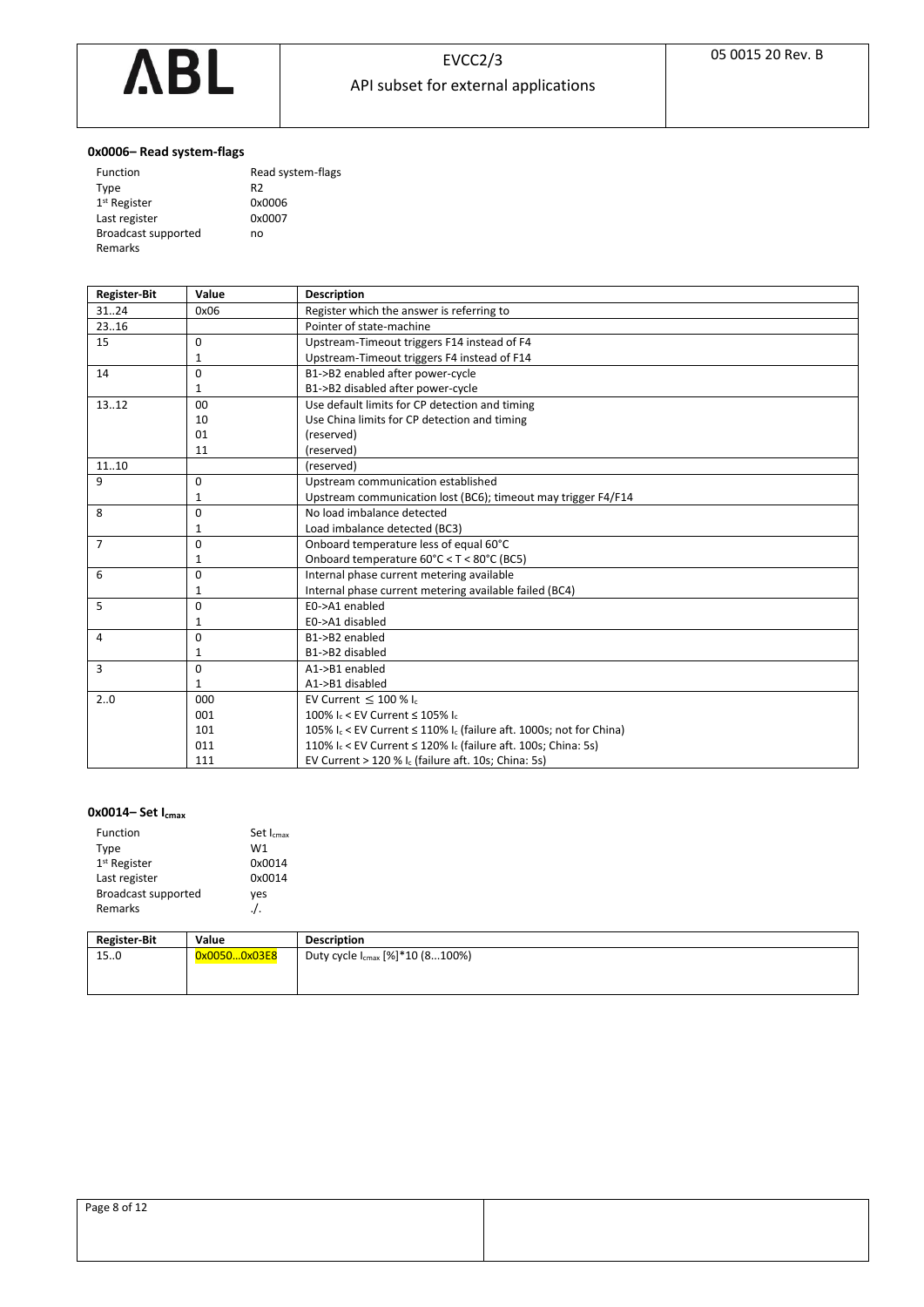

### <span id="page-8-0"></span>**0x002C – Set device-ID**

Remarks

| Function                 | Set device-ID, Upstream-Timeout and transition B1->B2 after power-cycle |
|--------------------------|-------------------------------------------------------------------------|
| Tvpe                     | W1                                                                      |
| 1 <sup>st</sup> Register | 0x002C                                                                  |
| Last register            | 0x002C                                                                  |
| Broadcast supported      | ves                                                                     |
| Remarks                  | Outlet must be in state E2                                              |

| <b>Register-Bit</b> | Value    | <b>Description</b>                                                     |
|---------------------|----------|------------------------------------------------------------------------|
| 15.14               | 00       | No change                                                              |
|                     | 01       | Upstream-Timeout and failure F4 are disabled                           |
|                     | 10       | Upstream-Timeout and failure F4 are enabled                            |
|                     | 11       | No change                                                              |
| 13.12               | 00       | No change                                                              |
|                     | 01       | Outlet enters B2 after power-cycle, if EV connected                    |
|                     | 10       | Outlet stops in B1 after power-cycle, if EV connected. Enable required |
|                     | 11       | No change                                                              |
| 11.8                | 0000     | (reserved)                                                             |
| 70                  | 0x010x10 | Device-ID                                                              |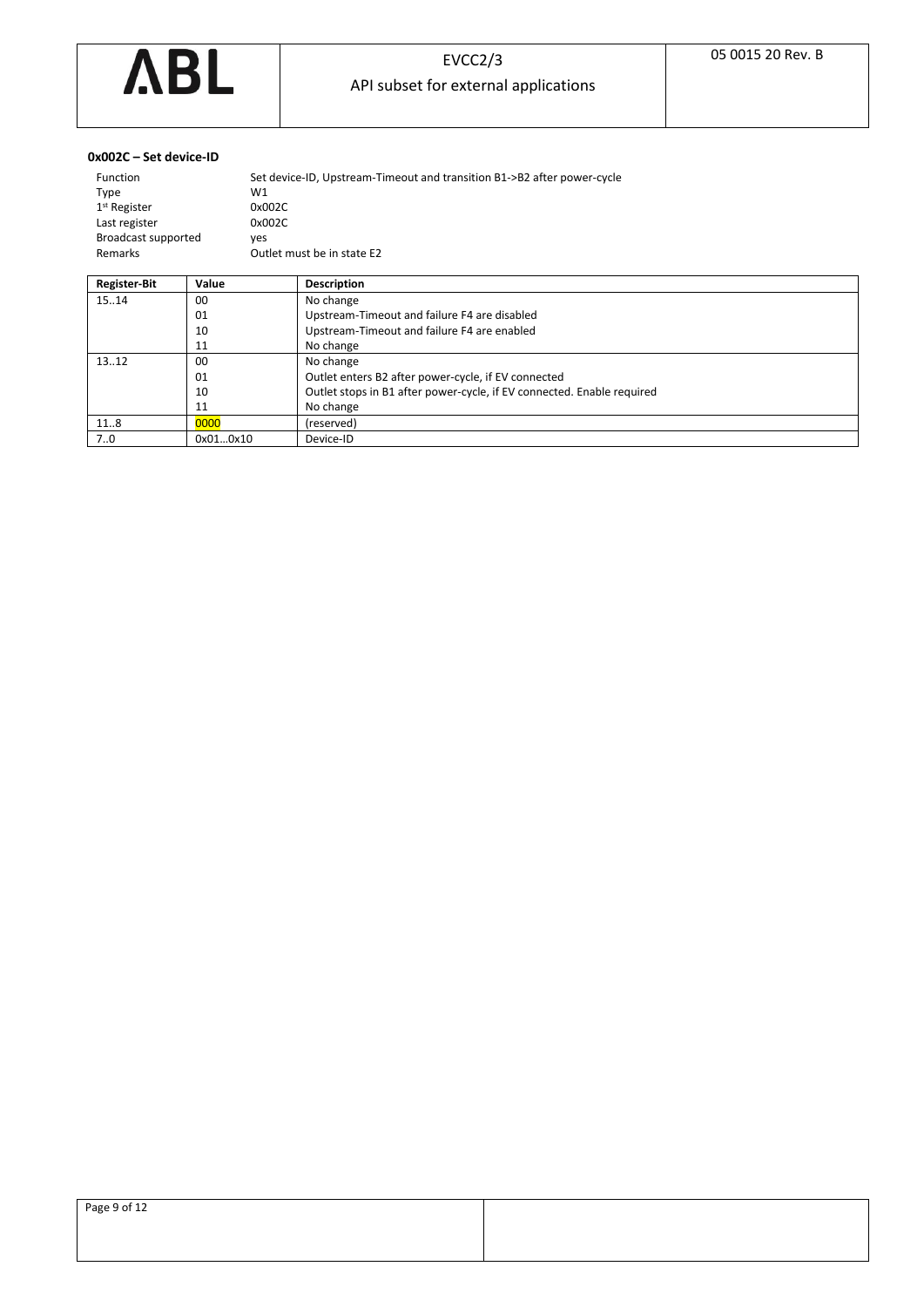

# EVCC2/3

API subset for external applications

## <span id="page-9-0"></span>**0x002E – Read current (full)**

Remarks

| Function            | Read state, digital inputs, max charge current $I_c$ and current of each phase (resolution 0.1A) |
|---------------------|--------------------------------------------------------------------------------------------------|
| Type                | R5                                                                                               |
| $1st$ Register      | 0x002E                                                                                           |
| Last register       | 0x0032                                                                                           |
| Broadcast supported | no                                                                                               |
| Remarks             |                                                                                                  |

| <b>Register-Bit</b> | Value        | <b>Description</b>                                             |
|---------------------|--------------|----------------------------------------------------------------|
| 7972                | 0x2E         | Register which the answer is referring to                      |
| 71.64               | 0x           | State of EVSE                                                  |
| 63                  | 0            | $U_{CP}$ > 10V (no EV connected, not valid in state Ex and Fx) |
|                     |              | $U_{CP} \leq 10V$ (EV connected, not valid in state Ex and Fx) |
| 62                  | 0            | Duty cycle is not reduced due to BC3-BC6                       |
|                     |              | Duty cycle reduced due to BC3-BC6                              |
| 61                  | 0            | EN2 open                                                       |
|                     |              | EN <sub>2</sub> closed                                         |
| 60                  | 0            | EN1 open                                                       |
|                     |              | EN1 closed                                                     |
| 59.48               | 0x0000x3E8   | Duty cycle I <sub>c</sub> [%]*10 (0100%)                       |
| 47.32               | 0x00000x0320 | Ict1 [0,1A] (080A)                                             |
|                     | 0x03E8       | Phase current meter not available or state A                   |
| 3116                | 0x00000x0320 | $I_{ct2}$ [0,1A] (080A)                                        |
|                     | 0x03E8       | Phase current meter not available or state A                   |
| 15.0                | 0x00000x0320 | $I_{ct3}$ [0,1A] (080A)                                        |
|                     | 0x03E8       | Phase current meter not available or state A                   |

### <span id="page-9-1"></span>**0x0033 – Read current amps**

| <b>Function</b>     | Read state and current of each phase (1A) |
|---------------------|-------------------------------------------|
| Type                | R3                                        |
| $1st$ Register      | 0x0033                                    |
| Last register       | 0x0035                                    |
| Broadcast supported | no                                        |
| Remarks             |                                           |

| <b>Register-Bit</b> | Value    | <b>Description</b>                                             |
|---------------------|----------|----------------------------------------------------------------|
| 47.40               | 0x33     | Register which the answer is referring to                      |
| 39                  | 0        | $U_{CP}$ > 10V (no EV connected, not valid in state Ex and Fx) |
|                     |          | $U_{CP} \leq 10V$ (EV connected, not valid in state Ex and Fx) |
| 38.32               | 0x00     |                                                                |
| 31.24               | 0x       | State of EVSE                                                  |
| 23.16               | 0x000x50 | $I_{\text{ct1}}$ [A] (080A)                                    |
|                     | 0x64     | Phase current meter not available or state A                   |
| 15.8                | 0x000x50 | $I_{ct2}$ [A] (080A)                                           |
|                     | 0x64     | Phase current meter not available or state A                   |
| 7.0                 | 0x000x50 | $I_{ct3}$ [A] (080A)                                           |
|                     | 0x64     | Phase current meter not available or state A                   |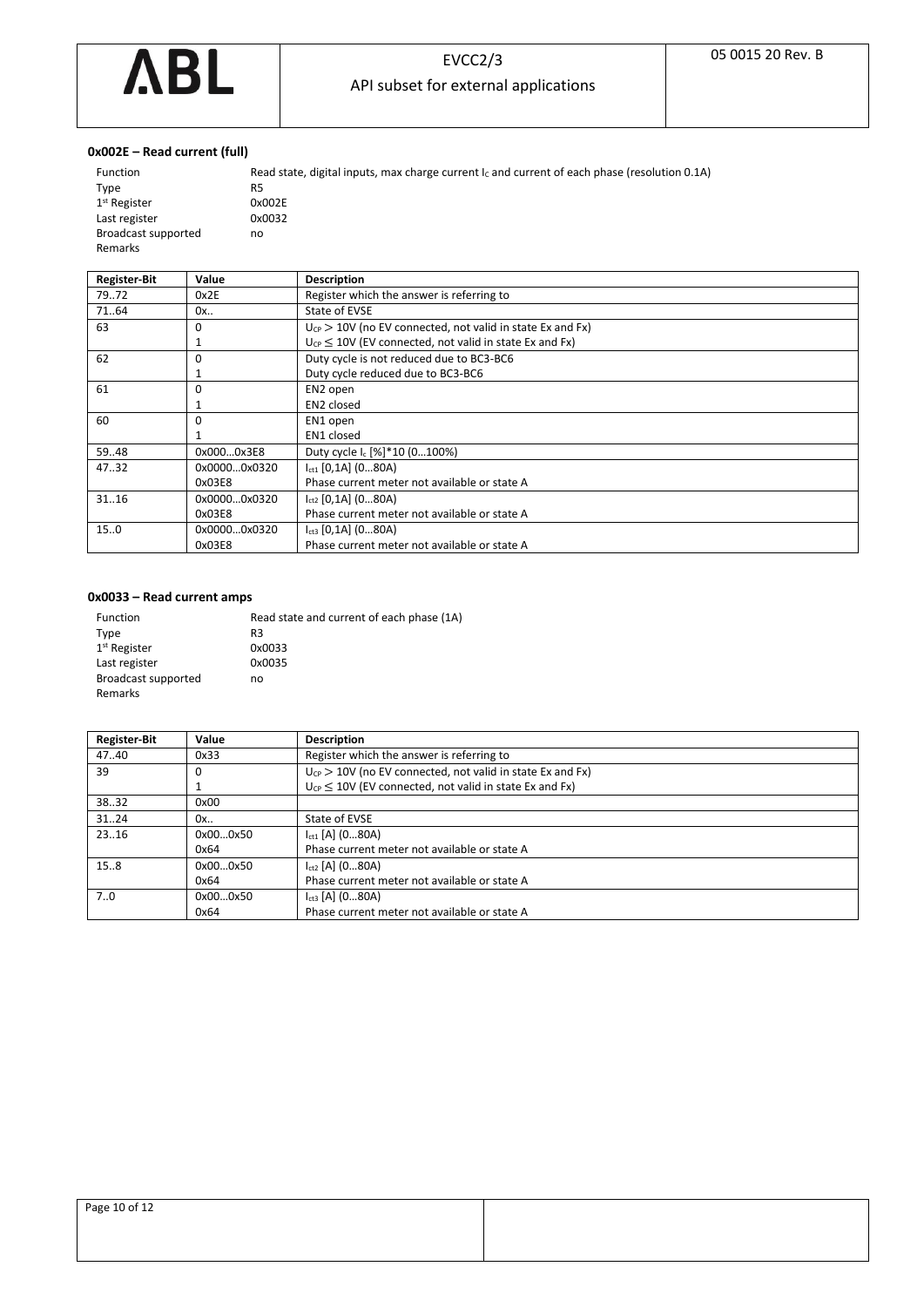

# <span id="page-10-0"></span>**3 Annex**

# <span id="page-10-1"></span>**3.1 Abbreviations**

| Sorted alphabetically |                                                                                                                                             |
|-----------------------|---------------------------------------------------------------------------------------------------------------------------------------------|
| ADC                   | Analog-to-Digital Converter                                                                                                                 |
| BC                    | Error-reaction, that is just possible in state B or $C \Rightarrow$ no own state                                                            |
| bd                    | Baud = Unit to the symbol-transmission-rate per second (1 symbol in ASCII = 2 hexadecimal numbers)                                          |
| <b>CP</b>             | Control Pilot (EV-Information)                                                                                                              |
| <b>CS</b>             | Control Signal (Cable-Information)                                                                                                          |
| RDC-MD                | <b>Residual Direct Current Monitoring Device</b>                                                                                            |
| EV                    | <b>Electrical vehicle</b>                                                                                                                   |
| <b>EVCC</b>           | Electric Vehicle Charge Control (quite often used as a synonym to pcba)                                                                     |
| <b>EVSE</b>           | The whole charching-system                                                                                                                  |
| HMI                   | Human-Machine Interface                                                                                                                     |
| <b>LCM</b>            | Load current measurement = METER, Measures the load current of each phase and compares it with present I <sub>c</sub> using pcba 150212, In |
|                       | case of lost communication with pcba 150212 I <sub>cmax</sub> is limited to 10A                                                             |
| LID                   | Load Imbalance Detection                                                                                                                    |
| <b>LM</b>             | Load current management                                                                                                                     |
| <b>LRC</b>            | Longitudinal Redundancy Check                                                                                                               |
| pcba                  | priced circuit board assembly                                                                                                               |
| <b>PWM</b>            | Pulse-width modulation                                                                                                                      |
| <b>SBC</b>            | Connected single board computer, which is used for communicating with the pcba throughout upstream communication                            |
| TP                    | Testing points on pcba 160307 (rests of the third switch)                                                                                   |
| UID                   | Unique Identifier                                                                                                                           |
| <b>WD</b>             | Welding detection                                                                                                                           |
|                       |                                                                                                                                             |

# <span id="page-10-2"></span>**3.2 PWM duty cycle provided by EV supply equipment**

| Maximum current $I_{\text{av}}$                              | Nominal control pilot<br>duty cycle $D_{\scriptscriptstyle{M}}$ | <b>Description</b>                                                                                                                                                        |
|--------------------------------------------------------------|-----------------------------------------------------------------|---------------------------------------------------------------------------------------------------------------------------------------------------------------------------|
| $I_{av} = 0$ A                                               | $D_{\rm N} = 0$ %                                               | Continuous -12 V, EV supply equipment not available;<br>state F                                                                                                           |
|                                                              | $D_{\rm N}$ = 100 %                                             | No current available - state x1 (see Table A.5)                                                                                                                           |
| Maximum current is<br>indicated via digital<br>communication | $D_{\rm N} = 5$ %                                               | A duty cycle of 5 % indicates that digital communication is<br>required and shall be established between the EV supply<br>equipment and EV before enabling energy supply. |
|                                                              |                                                                 | If digital communication cannot be established, the EV<br>supply equipment shall:                                                                                         |
|                                                              |                                                                 | • stay in 5 % duty cycle or                                                                                                                                               |
|                                                              |                                                                 | • change to x1 (100 % duty cycle) for at least 3 s                                                                                                                        |
|                                                              |                                                                 | or                                                                                                                                                                        |
|                                                              |                                                                 | • change to x1 (100 % duty cycle) for at least 3 s                                                                                                                        |
|                                                              |                                                                 | and then change to a duty cycle between 10 % and 96 %.                                                                                                                    |
| 6 A $\leq I_{av} \leq 51$ A                                  | $D_{N} = I_{av} / 0.6 A$                                        | 10 % $D_N \leq 85$ %                                                                                                                                                      |
| 51 A < $I_{av}$ \$ 80 A                                      | $D_N = (I_{av} / 2.5 A + 64)$                                   | 85 % < $D_N \le 96$ %                                                                                                                                                     |

(Source: IEC 61851-1\_Ed 3\_2017.pdf)

# <span id="page-10-3"></span>**3.3 Definition of current**

| <b>I</b> rated | Rated current of outlet                                                                                                              |
|----------------|--------------------------------------------------------------------------------------------------------------------------------------|
| Idefault       | Max. charging current due to rated current of outlet, wiring of installation etc.                                                    |
|                | Idefault is internally limited to Irated                                                                                             |
| Icmax          | Max. charging current, that can be provided to this outlet due to external control etc.                                              |
|                | If I <sub>cmax</sub> is not modified externally, than I <sub>cmax</sub> = I <sub>default</sub>                                       |
|                | $I_{\text{cmax}}$ is internally limited to l <sub>default</sub> , except for setting 100%, that indicates "no current allowed" to EV |
| $\log$         | Outlet with socket: Rated current of charging adapter                                                                                |
|                | Outlet with cable: $I_{cs} = I_{default}$                                                                                            |
| $\mathbf{I}$   | Max. current, that EV may take                                                                                                       |
|                | $I_c$ is internally limited to $I_{cmax}$ or $I_{cs}$ or other internal values (e.g. due to error conditions), whichever is lower    |

| Page 11 of 12 |  |
|---------------|--|
|               |  |